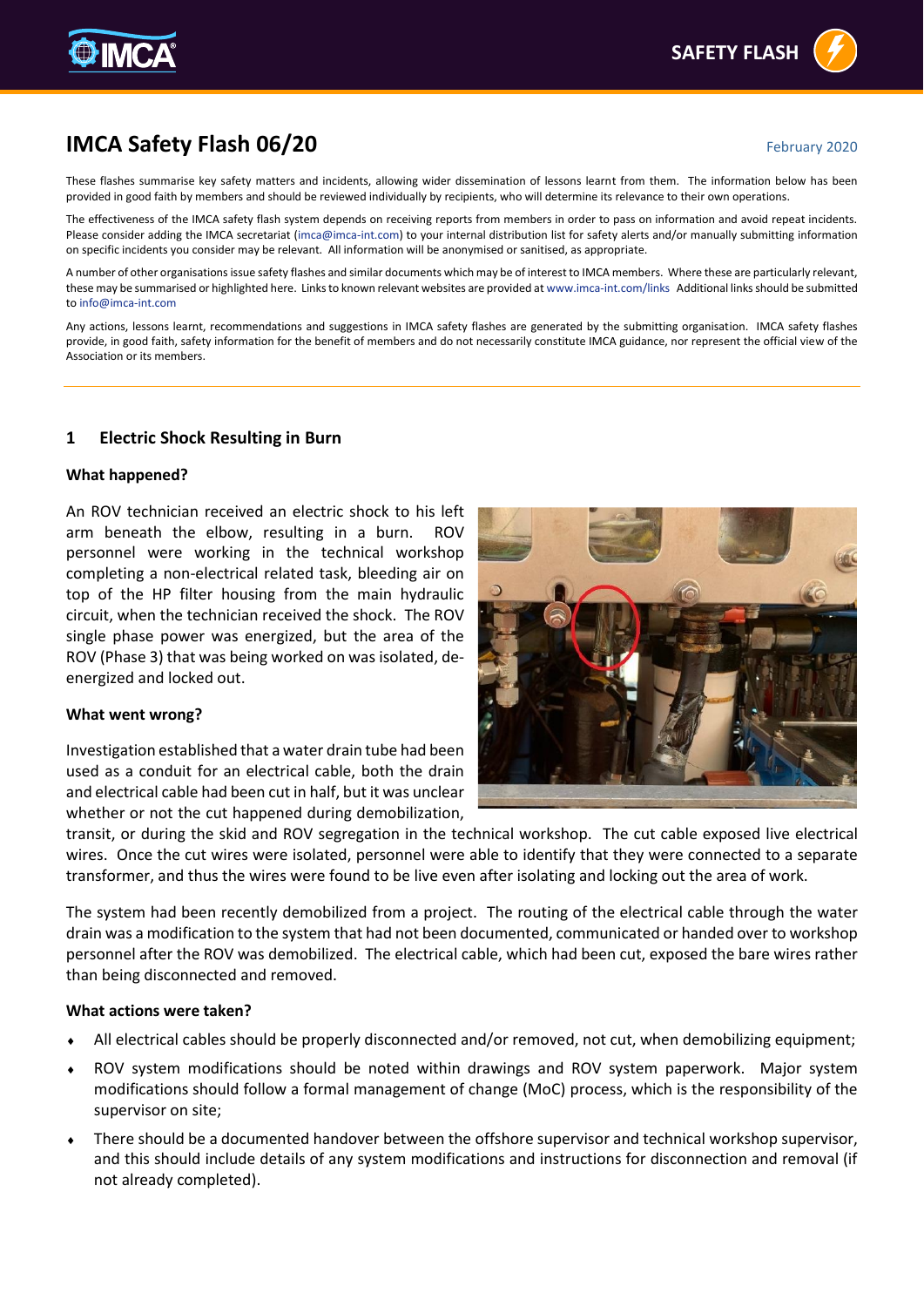Members may wish to refer to:

- [First Aid Injury: Electric Shock](https://www.imca-int.com/alert/1135/first-aid-injury-electric-shock/)
- ◆ [Electric Shock Near](https://www.imca-int.com/alert/467/electric-shock-near-miss/) Miss
- [Near Miss: Exposed Live Electrical Cable](https://www.imca-int.com/alert/701/near-miss-exposed-live-electrical-cable/)
- [Near Miss: 220v Cable not isolated during work](https://www.imca-int.com/alert/630/near-miss-220v-cable-not-isolated-during-work/)

## **2 Short Circuit on 440v AC Bus Bars – Arc Flash**

## **What happened**?

A crewman was doing electrical work on a 440v power distribution panel (PDP), when a loose earth bonding cable made contact with a live 440v bus bar causing a short circuit and an arc flash. Whilst the crewman was using cable ties to fix loose cables within the panel, he observed a loose earth bonding cable in poor condition. He made up a new earth cable from 6mm wire, and whilst he was attempting to reconnect the earth bonding cable, the loose trailing end of the earth bonding cable came into contact with the 440Vac bus bar. A short circuit between the 440Vac and the Earth bonding cable was observed resulting in an arc flash.



At the time there were no injuries nor damage to equipment. The

crewman reported the incident to his line manager, reporting that he felt shaken by the incident and felt his heart racing. He was sent to his cabin to rest.

Subsequent to the incident, the crewman reported experiencing blistering on his hands and attended a walk-in medical centre where he was diagnosed with partial thickness burns to his face. He was assigned light duties for two weeks.

## **What went wrong?**

- Crew deliberately ignored safety protocols to expedite what was considered an easy and straightforward task:
	- − one job was started (supervising the installation of a welding cable) but then changed to another job. The injured person did not discuss this work with his supervisor, nor carry out a risk assessment, TBT or raise a PTW for the work
	- there had been a generic toolbox talk (TBT) completed but work on the PDP was not mentioned;
- This incident was not reported in a correct or timely way, denying the injured person access to immediate medical attention which may have mitigated his injuries.

## **What lessons were learned?**

- There was inadequate supervision with regards to compliance with electrical safety control measures;
- The risk of unauthorised access to the power distribution panel (PDP) had not been properly assessed;
- The panel had inadequate insulation of terminals which remained live when panel was opened, this may have been broken off or removed over time.

#### **What actions were taken?**

- Access to electrical cabinets should be restricted;
- Electrical safety audit conducted on-board vessel;
- Risk assessment to be re-written to include mitigations to identified hazards;
- Further incident reporting and investigation training to be delivered to vessel crew.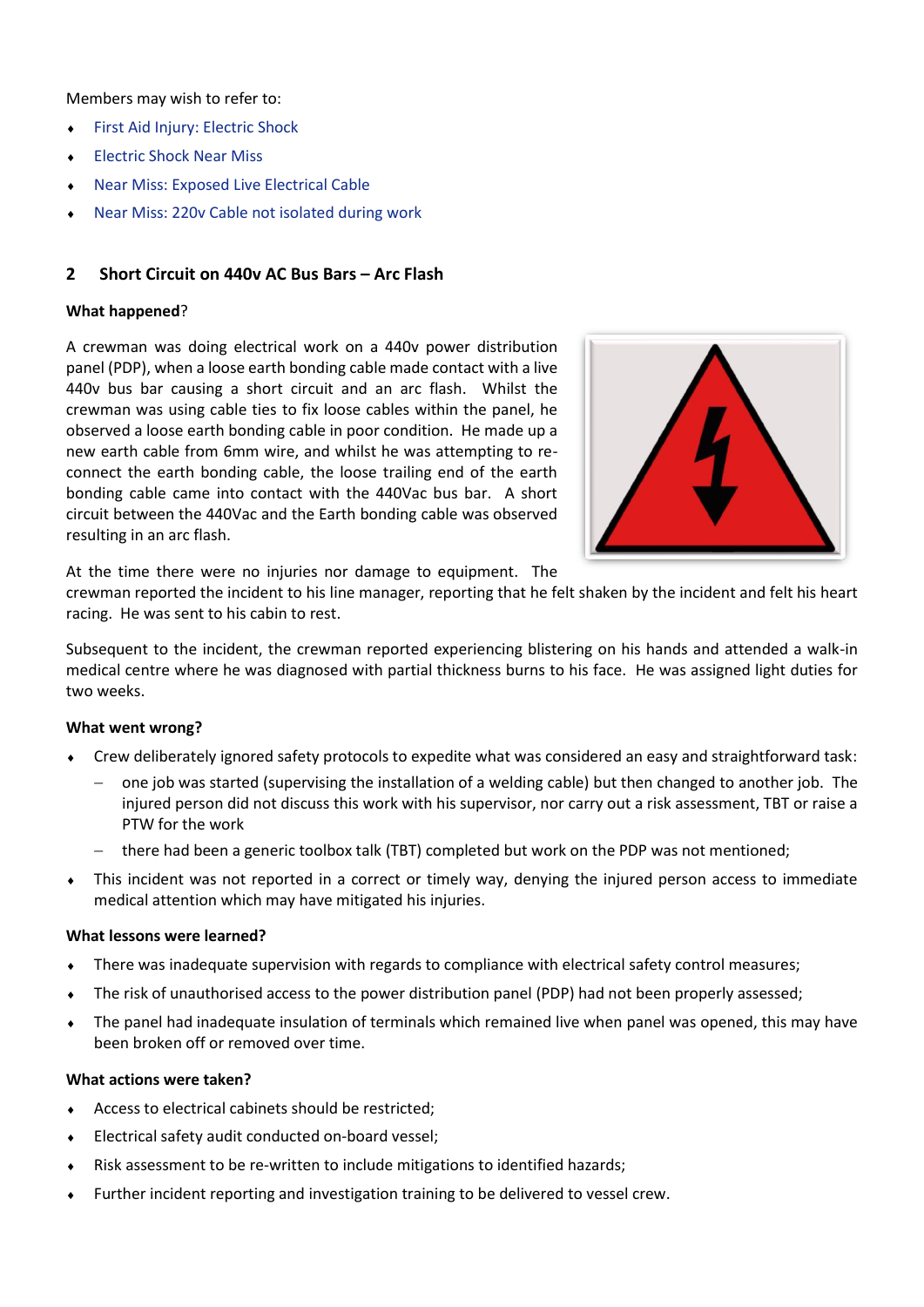Members may wish to refer to:

- **[Electric Arc Incident](https://www.imca-int.com/alert/1441/electric-arc-incident/)**
- [Rodent Caused Short Circuiting Of 440v Bus Bar](https://www.imca-int.com/alert/1386/rodent-caused-short-circuiting-of-440v-bus-bar/)
- [Near miss: Inadequate Insulation Of 690v Bus Bars](https://www.imca-int.com/alert/864/near-miss-inadequate-insulation-of-690v-bus-bars/)

# **3 Two Electrical Incidents – UK HSE**

Here are two recent prosecutions brought by the UK Health and Safety Executive, both relating to inappropriate working arrangements with live power.

## **Incident 1**

Two self-employed workers received serious burns to their hands whilst using a drill to attach a pre-fabricated cowling to a cable tray. The incident occurred when one of the fixings went into a live electrical cable, striking one of the phases and causing an explosion. See [here](https://press.hse.gov.uk/2019/11/27/industrial-roof-and-cladding-company-fined-after-self-employed-workers-suffer-burn-injuries/) for the full press release.

Investigation by the Health and Safety Executive (HSE) found that the company's risk assessments and method statements did not consider the risk of drilling into cable trays containing live cables, isolating the electrics to complete work, or other methods of fixing which did not involve drilling.



The company was fined £20,160 and ordered to pay costs of

£1,178 for failing to protect its self-employed workers from the risk of a cable strike explosion or electrocution whilst carrying out repairs

The HSE inspector noted:*"This incident demonstrated the importance of the role of those preparing the job. The company overlooked the 415V 3 phase cabling they were drilling in towards. A cable strike, even at this voltage, can cause a major explosion. This incident has left two men with long-lasting burn injuries and they are now unable to work for a long time."*

## **Incident 2**

A member of the public received an electric shock when helping with the delivery of a freight container. A crane driver made contact with an 11kV overhead power line with the crane arm of the vehicle he was using to deliver a storage container. This resulted in a person who was assisting, suffering an electric shock. The full press release can be foun[d here.](https://press.hse.gov.uk/2019/11/28/container-deliverer-sentenced-after-member-of-the-public-contacts-live-power-line/)

Investigation by the Health and Safety Executive (HSE) found that the crane driver – a partner in the firm - had failed to carry out an assessment of the area and consider the risks present to determine an appropriate method of delivering the container.

The HSE inspector noted:*"Risks from delivering and lifting near overhead power lines are well known. This injury could have been easily avoided if a proper assessment of the area was carried out considering the risks present."*

The partner in the firm was was sentenced to 12 months in prison suspended for 18 months and 240 hours of unpaid work, and was also ordered to pay compensation to the injured person of £4,000, plus costs of £8,000.

Members may wish to refer to:

- [Crewman Received 415v Electric Shock](https://www.imca-int.com/alert/1399/crewman-received-415v-electric-shock/)
- [Near Miss: Exposed Live Electrical Cable](https://www.imca-int.com/alert/701/near-miss-exposed-live-electrical-cable/)
- [Company fined after worker killed by overhead power line strike \(UK HSE\)](https://press.hse.gov.uk/2019/03/08/company-fined-after-worker-killed-by-overhead-power-line-strike/)